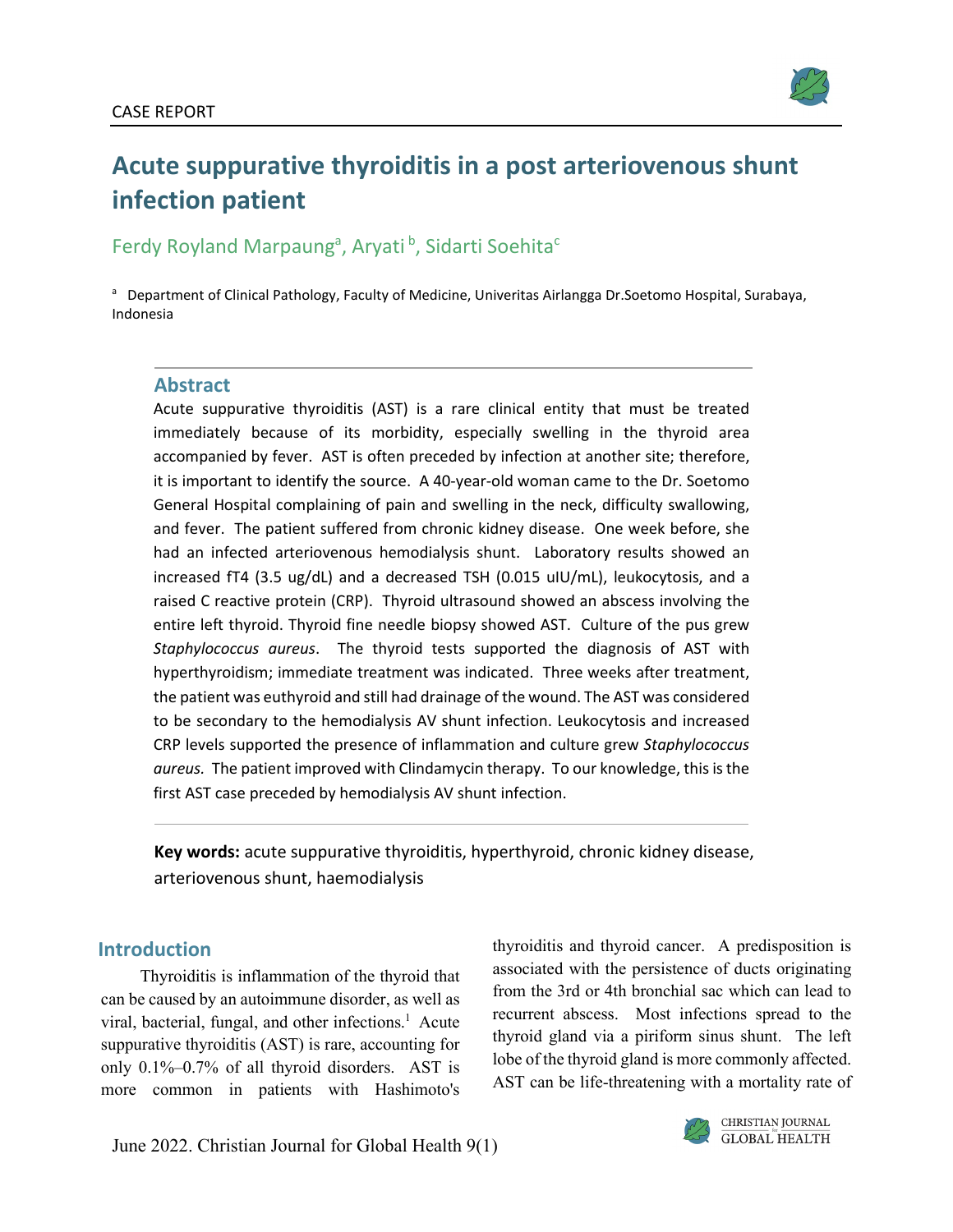12% or more due to thyroid storm and sepsis. <sup>2</sup> The diagnosis can be delayed due to atypical clinical features. AST is rare because of the bactericidal nature of colloidal materials, increased vascularity, and the presence of iodine. A thyroid abscess presents as a very painful swelling. The differential diagnosis for thyroid gland pain is subacute and chronic thyroiditis. 3

## **Patient Information**

A 40-year-old woman was admitted to the hospital with the chief complaint of swollen neck pain for 2 days, accompanied by difficulty swallowing and fever. The patient had never had the same complaint before. One week previous, the patient had surgery due to infection in the AV

hemodialysis shunt. The patient had a history of chronic kidney failure (CKD) stage V for one month and underwent hemodialysis twice weekly. The patient had hypertension for about 7 years, but there was no history of diabetes mellitus or thyroid disorders.

## **Clinical Findings (upon arrival to ER)**

The patient was generally weak, but conscious (GCS 4-5-6), with blood pressure 110/70 mmHg, pulse of 92/minute, respiration rate of 20/minute, and axilla temperature of 38°C. Other physical findings revealed left anterior swelling of neck which was warm and tender, size 4–5 cm, moving up and down when swallowing, and painful (Figure 1).

*Figure 1.* Swollen and painful left side of the neck of patient.



#### **Diagnostic Assessment**

The patient underwent laboratory testing including serial hematologic testing, clinical

chemistry testing, and thyroid hormone function testing (Tables 1–4).

|  | Table 1. Hematologic examination |
|--|----------------------------------|
|  |                                  |
|  |                                  |

| Hematology            | Day $1$ (ER) | Day 6 | Day 9 | Day 18 |
|-----------------------|--------------|-------|-------|--------|
| WBC (x $10^3/\mu L$ ) | 17.15        | 22.98 | 8.62  | 7.07   |
| Neu $(\% )$           | 87.1         | 86.3  | 77.8  | 72.0   |
| Lym $(\%)$            | 8.4          | 6.53  | 17.41 | 11.9   |
| Mono $(\%)$           | 3.6          | 5.34  | 6.55  | 8.2    |
| Eos $(\% )$           | 0.2          | 0.01  | 0.59  | 0.5    |
| Baso $(\% )$          | 0.5          | 0.44  | 0.6   | 0.2    |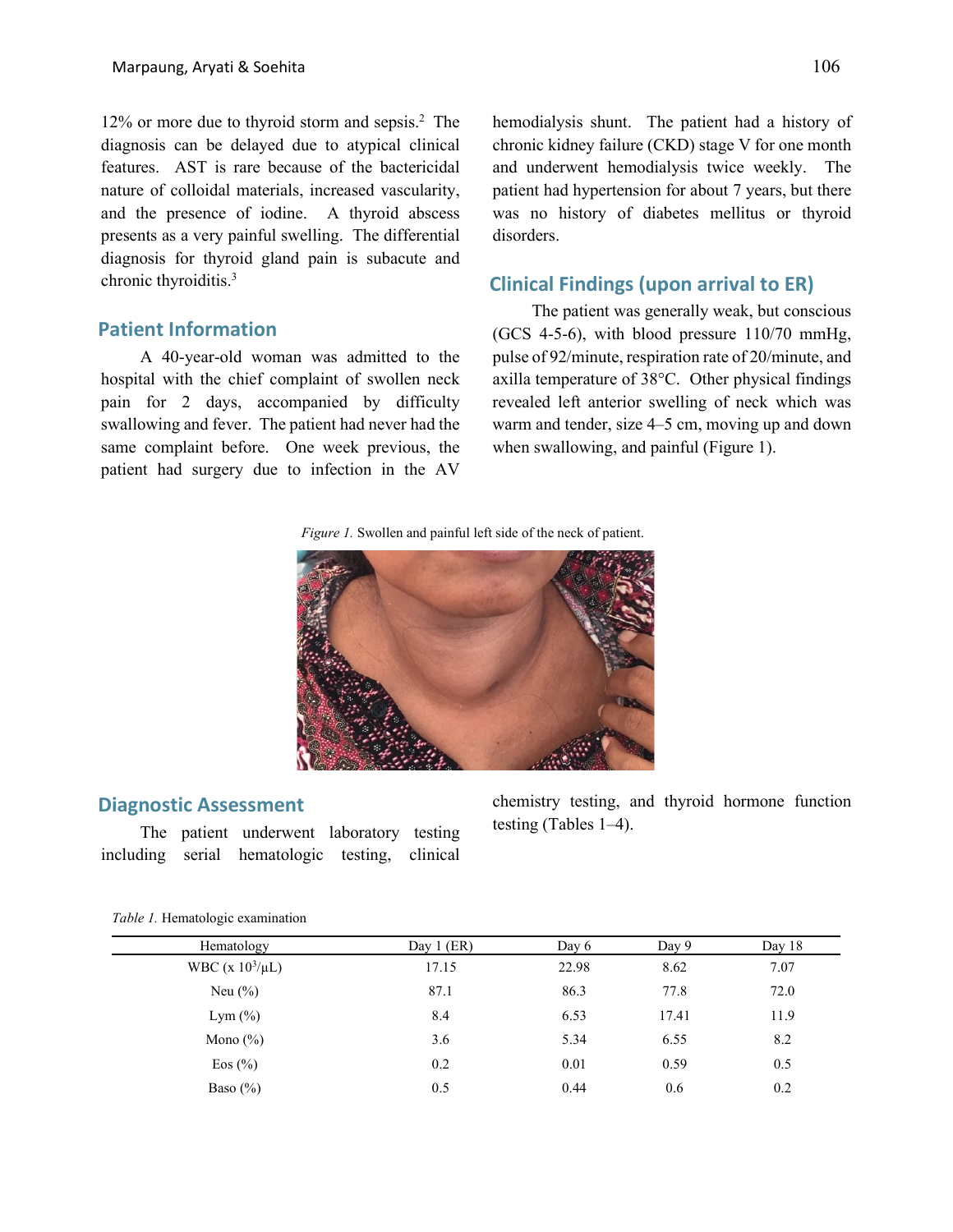| RBC x $10^6/\mu L$       | 4.08 | 4.030 | 4.126 | 3.95 |
|--------------------------|------|-------|-------|------|
| Hb(g/dL)                 | 8.7  | 8.3   | 6.7   | 7.7  |
| Hct $%$                  | 36.8 | 36.64 | 35.28 | 33.2 |
| MCV(fL)                  | 90.2 | 85.94 | 85.51 | 84.1 |
| $MCH$ (pg)               | 30.2 | 30.43 | 30.93 | 29.9 |
| MCHC (g/dL)              | 33.5 | 35.41 | 36.17 | 35.5 |
| $RDW$ $%$                | 14.1 | 13.03 | 12.75 | 13.2 |
| Platelet $(x10^3/\mu L)$ | 100  | 121   | 114   | 128  |

*Table 2.* Clinical chemistry examination

| Parameter     | Day 1 | Day 6 | Day10                    | Day 13                   | Day 17                   | Ref Range    |
|---------------|-------|-------|--------------------------|--------------------------|--------------------------|--------------|
| Na (mmol/L)   | 133   | 139   | 140                      | 135                      | 134                      | $136 - 144$  |
| $K$ (mmol/L)  | 5.1   | 4.1   | 3.5                      | 4.9                      | 3.6                      | $3.8 - 5.0$  |
| Cl (mmol/L)   | 100   | 99    | 105                      | 104                      | 103                      | $97 - 103$   |
| Ca (mg/dL)    | 7.2   | 8     | 8.6                      | $\overline{\phantom{a}}$ | 8.4                      | $8.5 - 10.1$ |
| Pho $(mg/dL)$ | 6     | 6.1   | 5.6                      | $\overline{\phantom{a}}$ | $\overline{\phantom{a}}$ | $2.5 - 4.9$  |
| Alb $(g/dL)$  | 3.2   | 3.1   | 3.2                      | 3.4                      | 3.1                      | $3.4 - 5.0$  |
| $UA$ (mg/dL)  | 10.4  | 4.9   | $\overline{\phantom{a}}$ | $\overline{\phantom{a}}$ | $\overline{\phantom{a}}$ | $2.6 - 7.2$  |
| $CRP$ (mg/dL) |       | 12    |                          |                          |                          | $<$ 5        |

*Table 3.* Thyroid plasma examination

| Parameter         | Day 1   | Day 8 | Day13 | Day $15$ | Day $20$ | Day $30$ | Ref Range                                  |
|-------------------|---------|-------|-------|----------|----------|----------|--------------------------------------------|
| $fT4$ (ug/dL)     | 3.5     | 3.73  | 1.8   | 1.68     | 1.21     | 1.10     | $0.89 - 1.76$                              |
| $TSH$ (uIU/nL)    | 0.015   | 0.015 | 0.02  | 0.018    | 0.02     | 0.59     | $0.55 - 4.78$                              |
| AntiTPO $(IU/mL)$ | Neg(27) |       |       |          |          |          | $50:$ neg<br>$50 - 75$ : BL<br>$>75$ : pos |
| Anti TRAb (IU/L)  | Neg     |       |       |          |          |          | $0.00 - 1.73$                              |

#### *Table 4*. Immunology examination

| Parameter    | Day 5                    | Day 7                    | Ref Range                |
|--------------|--------------------------|--------------------------|--------------------------|
| HBsAg        | Non Reactive             | $\overline{\phantom{a}}$ | ٠                        |
| <b>HIV</b>   | Non Reactive             | $\overline{\phantom{0}}$ | $\overline{\phantom{0}}$ |
| ANA tets     | -                        | 24.56                    | $\overline{\phantom{0}}$ |
| $C3$ (mg/L)  | $\overline{\phantom{0}}$ | 85                       | $\overline{\phantom{0}}$ |
| $C4$ (mg/dL) | $\overline{\phantom{0}}$ | 49                       | $\overline{\phantom{0}}$ |

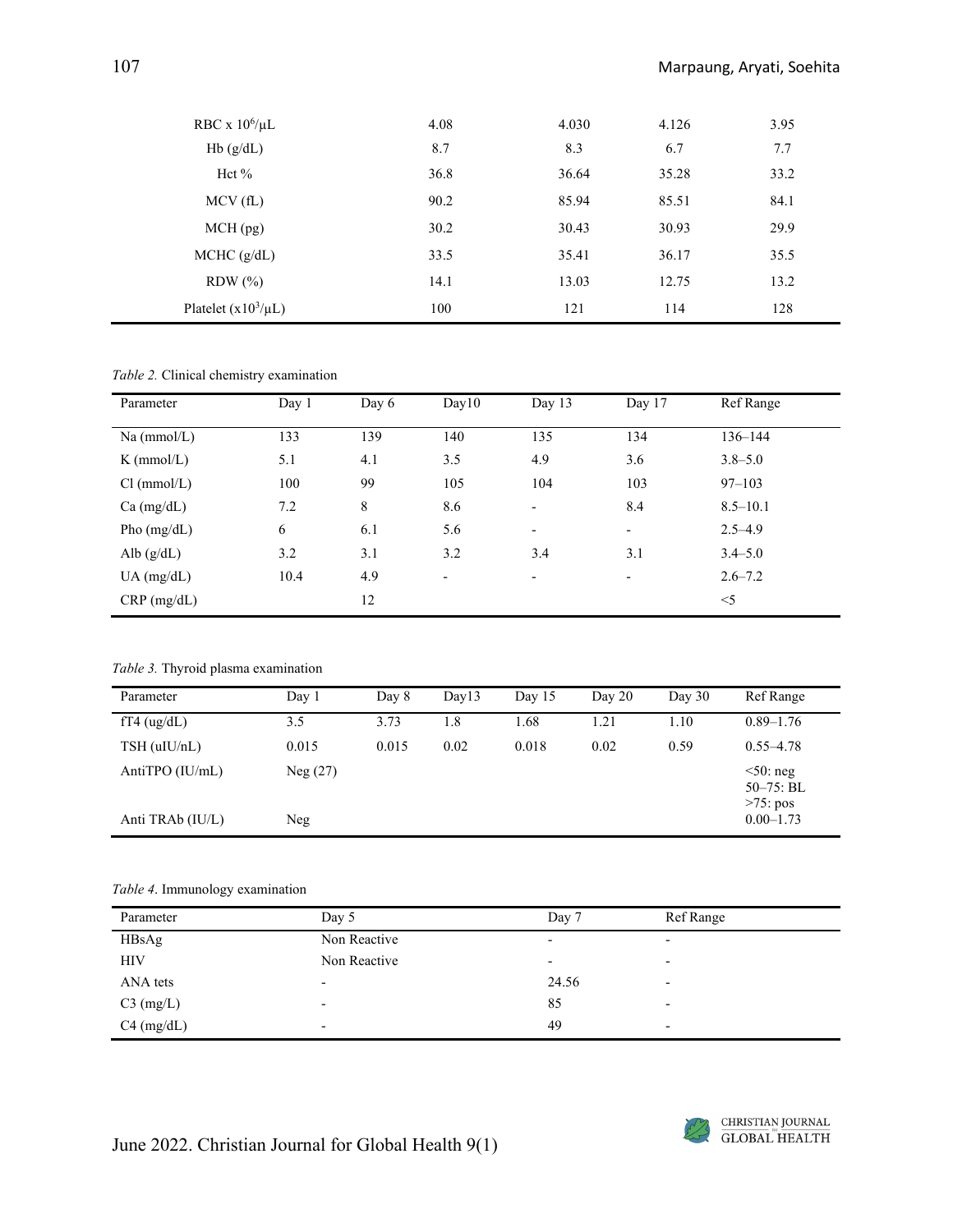Ultrasonography (USG) of neck showed an abscess involving the entire left lobe of the thyroid with a size of  $3.54 \times 2.2 \times 5.49$  cm. A smear from a Fine Needle Aspiration Biopsy (FNAB) contained a distribution of lymphocytes and polymorphonuclear (PMN) cells as well as macrophage cysts against a broad erythrocyte background. The pathological

diagnosis was acute suppurative thyroiditis (Figure 2). Culture of the pus grew *Staphylococcus aureus* sensitive to gentamycin, ampicillin-sulbactam, oxacillin, cotrimoxazole, erythromycin, clindamycin, quinupristin-dalfopristin, levofloxacin, moxifloxacin, but resistant to ampicillin and tetracycline.

*Figure 2.* FNAB Results Show an AST



## **Therapeutic Interventions**

The patient was treated initially with ceftriaxone, 1g every 12 hours, then on day 12 changed to clindamycin oral, 300 every 12, when the culture and sensitivity results became available. The head and neck surgeon planned to perform incisiondrainage of the abscess after patient had become stable and had normal thyroid function. This patient also received amlodipine oral 10mg per day, paracetamol 500mg oral, thyrozol 10mg oral, propranolol 10mg oral, folic acid 1mg oral, and haemodialysis as scheduled 2 times/week.

#### **Follow up and Outcomes**

On follow up, the patient was clinically well with no fever. The patient's abscess was drained at day 31.

#### **Discussion**

Abscess formation frequently occurs in children due to anatomic abnormalities such as piriform sinus fistulas. Thyroid abscesses in adults are extremely rare and may be caused by foreign body trauma (FNAB, fishbone) and anatomical pressure. Hematogenous spread from distant sites is known to be the most common cause of thyroid infection, although the exact mechanism is unknown. The manifestation of thyroiditis is mostly local pain in the involved lobe, accompanied by pain and difficulty of swallowing. Symptoms of fever and chills may occur depending on the virulence of the microorganism and the occurrence of sepsis. 1-2,4-8

Primary thyroid abscess from AST is a rare type of head and neck infection because the thyroid gland is known to have infection-resistant mechanisms. Thyroid protection includes a rich blood supply and lymphatic drainage, high iodine content of the gland which is bactericidal, separation of the gland from other neck structures by the fascial plane, and formation of hydrogen peroxide within the gland for thyroid hormone synthesis. AST is usually more painful than in patients with subacute thyroiditis. Subacute thyroiditis usually displays as severe localized tenderness, but is less likely to be thyrotoxic (60% of patients). 1

This patient had left neck lump pain followed by fever, and difficulty in swallowing. It was suspected that there had been hematogenous spread of bacteria creating thyroid infection because the patient had just had an AV haemodialysis shunt transfer operation 1 week earlier. Prior to the surgery, the patient experienced fever, chills, and the left AV haemodialysis shunt was starting to have a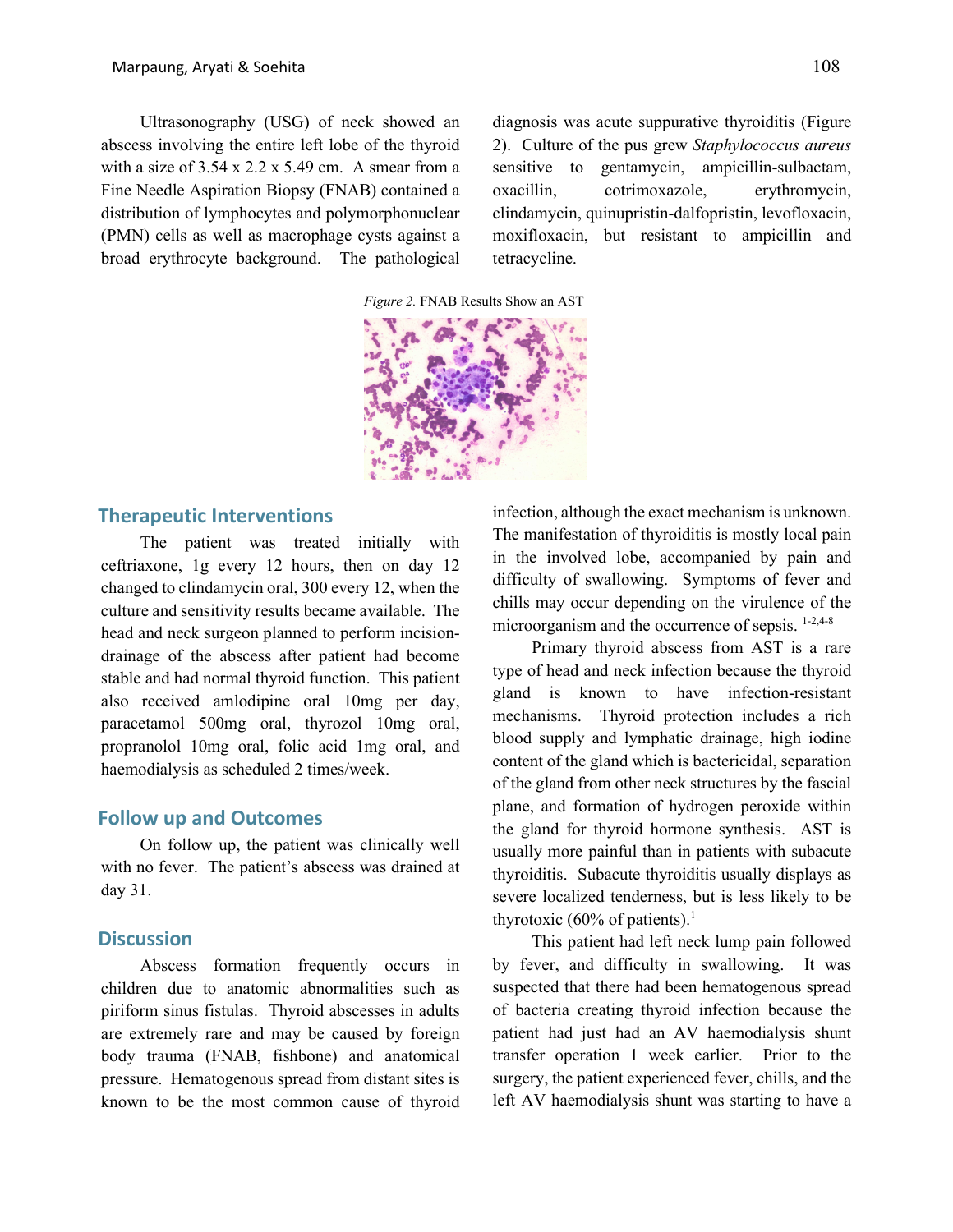red and painful swelling. The patient had had a pseudoaneurysm repair related to prior AV shunt infection.

The patient had leukocytosis and elevated CRP that supported signs of inflammation. High FT4 levels and low TSH levels indicated a hyperthyroid condition. Hyperthyroidism in thyroiditis may occur naturally over weeks to months. These patients should be treated immediately because AST is a lifethreatening condition (12% of mortality if not treated immediately). Mortality may occur in result of thyroid storm and sepsis. Thyroid storm develops when hyperthyroidism is not treated, resulting in symptoms of fever, increased pulse, blood pressure, nausea, vomiting, and agitation.

Ultrasound examination revealed an abscess in the thyroid gland or evidence of lobe enlargement, while FNAB determined the presence of infection, done simultaneously with culture.<sup>1</sup> The patient's ultrasound showed an abscess involving almost the entire left lobe of the thyroid with a size of 3.54 x 2, 2 x 5.49 cm. FNAB results showed that the smear contained the distribution of lymphocytes and PMN cells and cyst macrophages with an erythrocyte background; no signs of malignancy were found.

Drainage-incision of the thyroid abscess was planned after euthyroid status had been achieved. Basic incision and drainage is a necessary surgical procedure as therapy, but care must be taken to treat hyperthyroidism first to avoid postoperative thyroid storm and other unwanted metabolic effects. Although this condition is rare  $(0-14\%)$ , the clinician avoided the possibility of a thyroid storm.<sup>9</sup> Therefore, in the early stages, the clinician recommends giving antibiotic and antithyroid therapy to treat thyrotoxicosis.

Appropriate antibiotics should be given accordingly to the causative organism. Culture of the aspirate of this patient exhibited significant growth of *Staphylococcus aureus*. The patient came to the hospital and received an injection of ceftriaxone 1gram intravenous daily for two days as empiric treatment. Furthermore, after the results of the culture antibiogram were released, the patient's antibiotic was changed to clindamycin, 300 mg orally twice a day, starting on the 14th day. Several previous case reports showed that the bacteria causing thyroid abscess was methicillin-resistant S. aureus (MRSA) which was not sensitive to ceftriaxone.10 The culture results in this patient showed sensitivity to oxacillin, indicating that this *S. aureus* was not MRSA. The oral therapy given was Clindamycin, because this drug is safe for CKD patients.

The patient also suffered from CKD which is able to cause immune system disorders. Disorders can be in the form of systemic inflammation and immunosuppression.<sup>11</sup> There is an increase in proinflammatory cytokines in CKD such as pentraxin, in addition to dysfunction of phagocytes, B and T cells.<sup>12-15</sup> Haemodialysis therapy is the key to improving the general condition and the patient's immune system.

The patient had incision and drainage done after thyroid function became normal. The prognosis is excellent with maintenance of normal thyroid function; however, post-thyroiditis thyroid function tests should be monitored to ensure that a thyroid disorder is not ongoing.

To our knowledge, this is the first case report of suspected haemodialysis AV shunt infection causing hematogenous spread to the thyroid organ leading to AST.

## **Conclusion**

The patient was diagnosed with AST that was probably caused by post-infectious AV shunthaemodialysis. We recommend that cases of neck swelling and fever after infection with AV haemodialysis shunt undergo a thorough thyroid testing, ultrasound, and FNAB for early diagnosis of AST, and timely treatment because of its lifethreatening nature.

## **References**

1. Brent G, Larsen P, Davis T. Williams textbook of endocrinology. 13<sup>th</sup> ed. Melmed S, Polonsky KS,